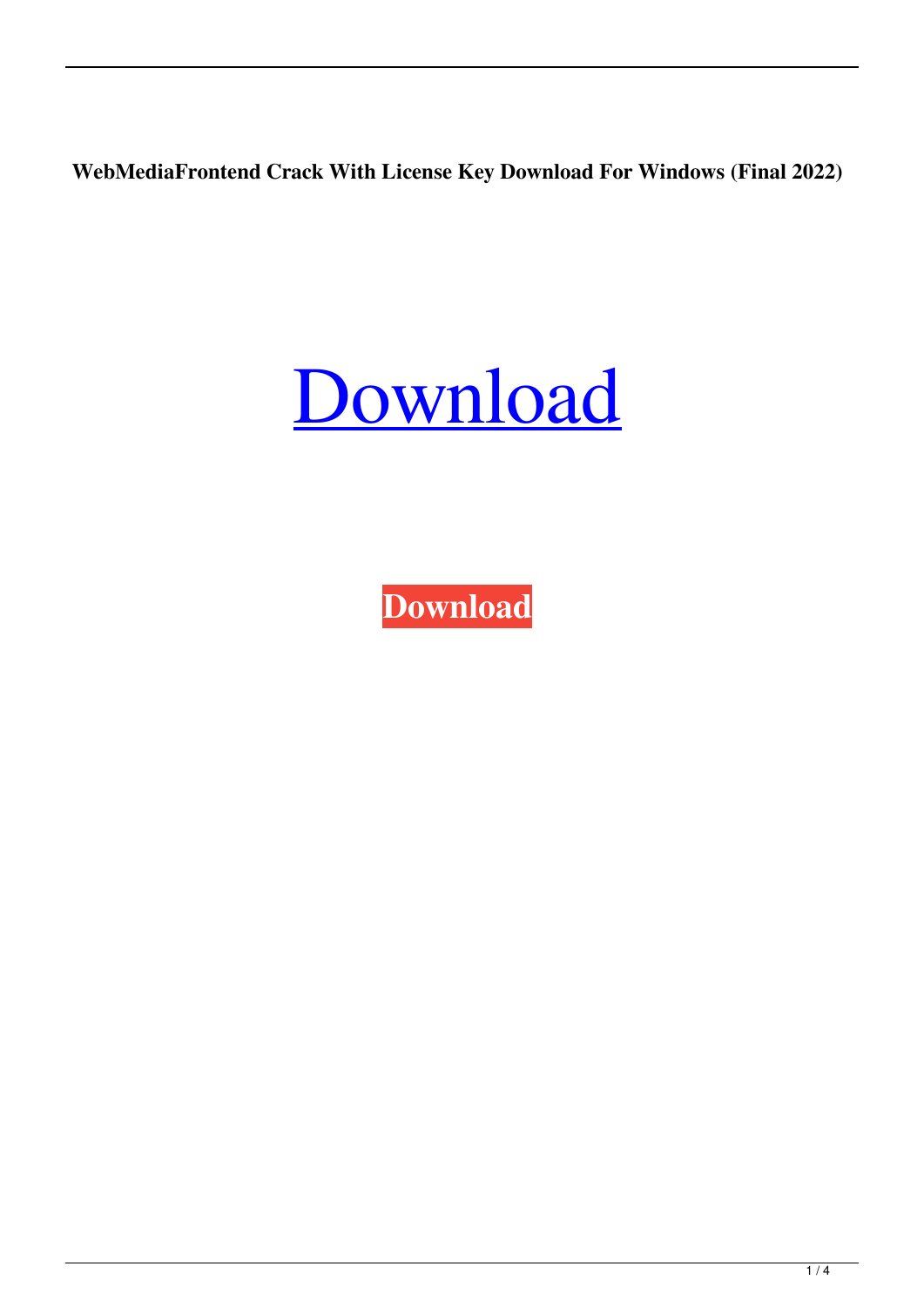## **WebMediaFrontend Crack + Activation Code With Keygen For Windows**

WebMediaFrontend is a free software for video broadcasting to the Internet. Its primary function is to allow you to capture your desktop and send it over the Internet. The program comes with a simple and intuitive user interface, and it's highly customizable. It supports several multimedia content types, including photos, games, movies, or videos. However, there's a catch. The program does not include a built-in video editor. What you can do is to add such functionality by using external applications. In order to work with WebMediaFrontend, it is enough to have a capable Internet connection. The software needs the following system requirements: Windows 98/ME/2000/XP/Vista RAM: 128MB Free hard drive space: 100MB With this tool you can record your desktop and videos or movies, while you work on your computer. After recording the footage, you can use it to transmit the files on the Internet. You can use the application as a broadcasting tool that makes it possible to share your experience with other people around the globe. In order to broadcast the video stream, you need to capture your computer and use WebMediaFrontend to generate a unique URL. You can then enter the URL in your browser to watch the video. On the main screen, you can adjust settings, videos, audio, and other things. This is also where you can record a screencast. For example, you can record a video, while you work on a certain website. Then you can choose a recording format and also the output format. Furthermore, you can also set the length of the broadcast, the frame rate, and the recording resolution. When you're done recording, you can click Start Recording in order to start the process. This feature is useful when you want to capture multiple things. You can, for example, record the music while recording the video. If you plan to broadcast a game, then you're in the right place. This program lets you work with the most popular games and software. It is possible to record your gameplay and adjust settings to suit your needs. The user interface is highly customizable. Once you're done recording, you can convert the footage to the proper format. Then you can upload the video to your server and play it in a streaming video player. It's recommended to use the live broadcasting feature in order to stream the video on the Internet. You can also share the URL with friends and colleagues.

#### **WebMediaFrontend**

Capture your desktop or webcam screen (user choice) on your PC or laptop to be broadcast on the Internet. Key features: Record your desktop or webcam screen in real time Recording format: WebM, WMV, MOV, AVI, FLV, MPG, JPG, JPEG, BMP Capture desktop: The interface has a built-in desktop capture feature that enables you to record the complete desktop including the mouse pointer and other objects. Audio recording: Record any sound that is played on your PC with or without the webcam. Laptop capture: The webcam can be used to record your laptop screen as well. Support up to four audio and one video input source at the same time Preview and select recording area Select and crop the recording area Adjust and customize the brightness, contrast and saturation of the output image Stores the recording on the hard disk Fast and intuitive user interface Once you are done with the setup, you can start broadcasting. Please note that all the settings cannot be saved so you have to recreate your recording after starting the stream. After creating a stream you can view it by clicking on the Stream or the Publish tab. If the stream is scheduled you can also find it on the Timer tab. On the Publish tab you can also create a player for your stream. To do so, click on the Create Player link and select the output format from the drop-down list. The player is then created and can be previewed in the Video Player tab. In the Publish tab you can change the number of streams, the output video size, the file format and the size of the image per second. You can also adjust the advanced settings such as the volume of the webcam, the title, the subtitle and the copyright. Once you are ready, you can start broadcasting. The broadcaster can receive feedback from the viewer regarding the quality of the stream and the player. Technical specifications: Windows 2000, XP, Vista, Windows 7 Pentium 100 or higher 1 GB RAM Broadcasting to Internet Download and installation The Cracked WebMediaFrontend With Keygen software is compatible with Windows 2000, XP, Vista, Windows 7. Please, download the most appropriate version for your operating system. Please do not forget to include the WebMediaFrontend Serial Key.exe file on your computer during the installation. Please refer to the following steps. Double-click on the file to start the installation. After the installation is finished, you can 81e310abbf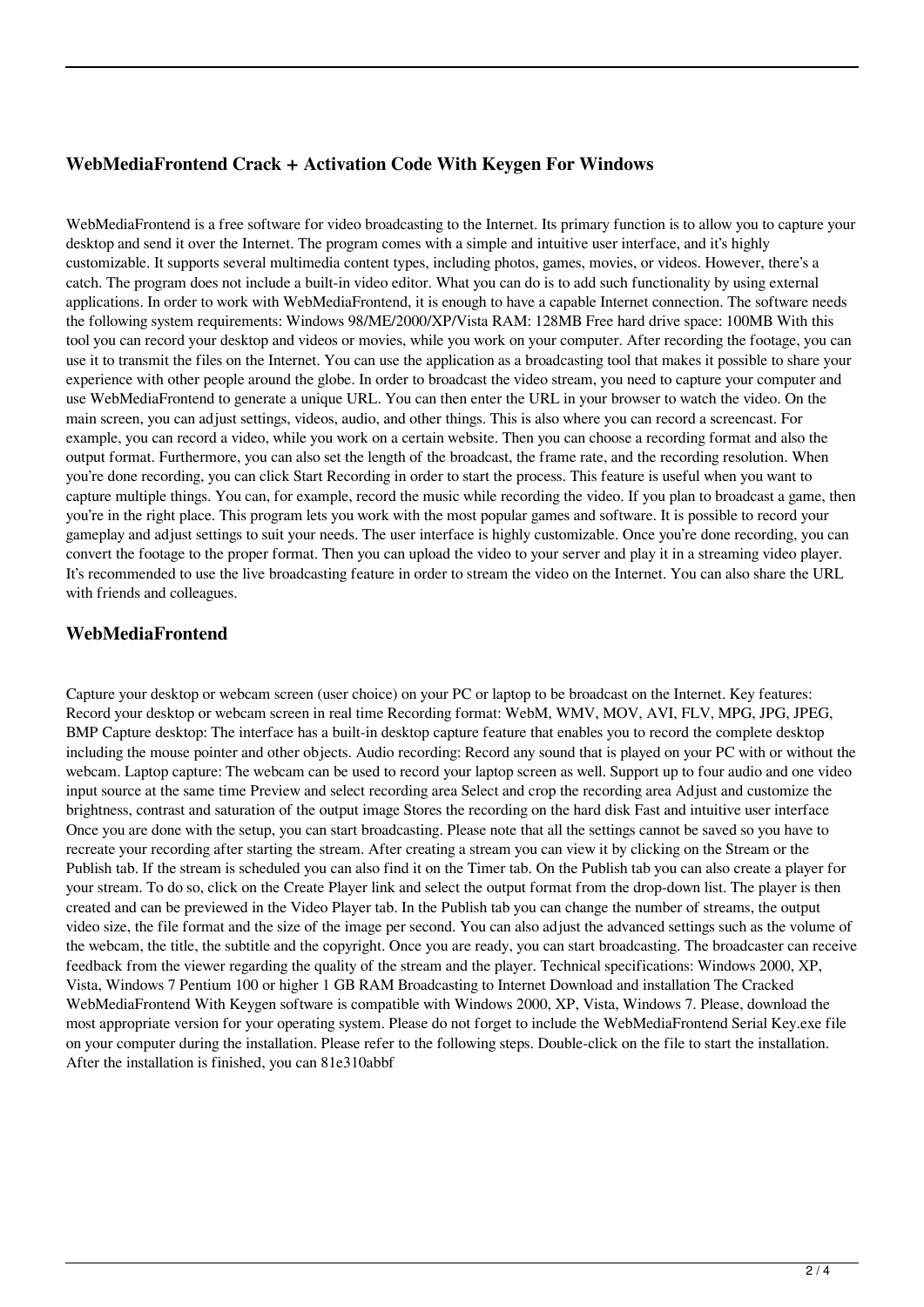# **WebMediaFrontend Free Registration Code**

WebMediaFrontend is a practical tool for the users who want to broadcast gameplay or other activities from their computer. The program is designed to capture your desktop or camera in order to publish it on the Internet. Since broadband Internet became accessible to a large number of users, video broadcasting is a popular activity that allows almost anyone to share their experiences with other users. In order to send the video over your Internet connection you need a specialized software such as the WebMediaFrontend. Before starting your broadcast you need to configure the application by creating a scene. The scene can include an application window, a game or a part of your desktop. When using the desktop selection mode you can add multiple areas by using the Incremental selection feature. You can also create a broadcast by using a pre-recorded video stored on your hard drive. In the Publish tab the user can find the advanced output settings including the option to store the video on the disk in order to publish it later. The video output can be fine-tuned by adjusting the brightness, contrast and adding effects such as blur or sepia. The Basic tab enables you to adjust the colors and change the placement of a certain element on the stream image. To start the broadcast you need to enter the credentials for your online account in the Publish tab. The form is optimized for the Niconama broadcasting platform but also allows you to enter the stream URL and key from other websites. If you want to start broadcasting live on the Internet, WebMediaFrontend is a useful tool. Although it does not include a documentation, the developer website provides you with a comprehensive startup guide. WebMediaFrontend Description: Video Broadcasting WinX WebMediaFrontend is a free program for broadcast your videos and images. You can start as a stream of your desktop and more options for your broadcasting. You can set a nice interface for broadcast your desktop or do a full screen broadcast of your video. You can also combine your video with the audio of your favorite mp3 files and also set the audio of your webcam. WebMediaFrontend is a free program for broadcast your videos and images. If you are looking to make your first video to be a great success, the WebMediaFrontend will help you in this regard. This is a perfect software for those who want to broadcast their desktop, or webcam in a real time. It is free and has a clean interface that makes it easy for you to

#### **What's New in the?**

WebMediaFrontend is a practical tool for the users who want to broadcast gameplay or other activities from their computer. The program is designed to capture your desktop or camera in order to publish it on the Internet. Since broadband Internet became accessible to a large number of users, video broadcasting is a popular activity that allows almost anyone to share their experiences with other users. In order to send the video over your Internet connection you need a specialized software such as the WebMediaFrontend. Before starting your broadcast you need to configure the application by creating a scene. The scene can include an application window, a game or a part of your desktop. When using the desktop selection mode you can add multiple areas by using the Incremental selection feature. You can also create a broadcast by using a pre-recorded video stored on your hard drive. In the Publish tab the user can find the advanced output settings including the option to store the video on the disk in order to publish it later. The video output can be fine-tuned by adjusting the brightness, contrast and adding effects such as blur or sepia. The Basic tab enables you to adjust the colors and change the placement of a certain element on the stream image. To start the broadcast you need to enter the credentials for your online account in the Publish tab. The form is optimized for the Niconama broadcasting platform but also allows you to enter the stream URL and key from other websites. If you want to start broadcasting live on the Internet, WebMediaFrontend is a useful tool. Although it does not include a documentation, the developer website provides you with a comprehensive startup guide. WebMediaFrontend Description: WebMediaFrontend is a practical tool for the users who want to broadcast gameplay or other activities from their computer. The program is designed to capture your desktop or camera in order to publish it on the Internet. Since broadband Internet became accessible to a large number of users, video broadcasting is a popular activity that allows almost anyone to share their experiences with other users. In order to send the video over your Internet connection you need a specialized software such as the WebMediaFrontend. Before starting your broadcast you need to configure the application by creating a scene. The scene can include an application window, a game or a part of your desktop. When using the desktop selection mode you can add multiple areas by using the Incremental selection feature. You can also create a broadcast by using a pre-recorded video stored on your hard drive. In the Publish tab the user can find the advanced output settings including the option to store the video on the disk in order to publish it later. The video output can be fine-tuned by adjusting the brightness, contrast and adding effects such as blur or sepia. The Basic tab enables you to adjust the colors and change the placement of a certain element on the stream image. To start the broadcast you need to enter the credentials for